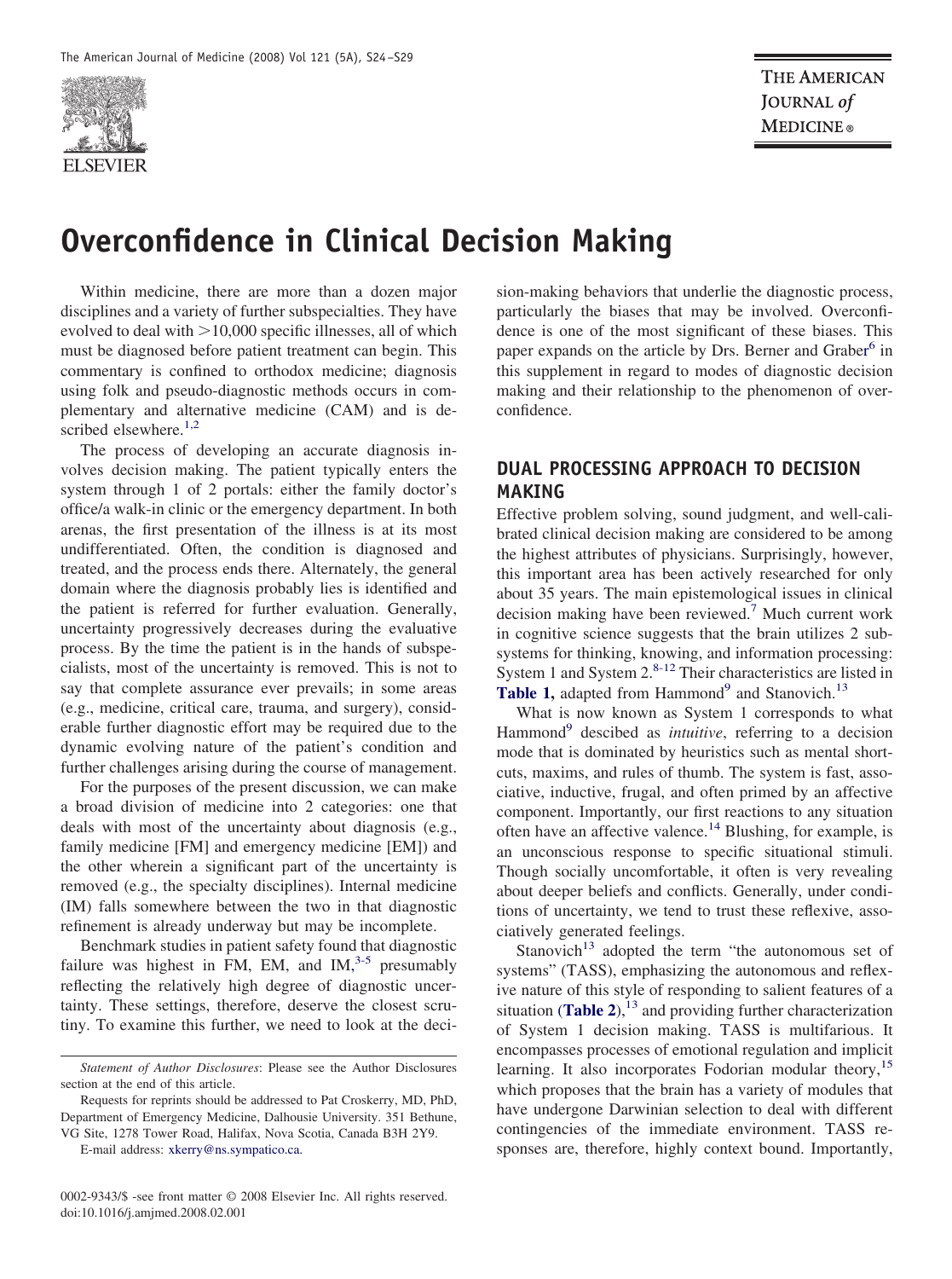<span id="page-1-0"></span>Table 1 Characteristics of System 1 and System 2 approaches in decision making

| Characteristic                | System 1<br>(intuitive) | System 2<br>(analytic) |
|-------------------------------|-------------------------|------------------------|
| Cognitive style               | Heuristic               | Systematic             |
| <b>Operation</b>              | Associative             | Rule based             |
| Processing                    | Parallel                | Serial                 |
| Cognitive awareness           | Low                     | High                   |
| Conscious control             | Low                     | High                   |
| Automaticity                  | High                    | Low                    |
| Rate                          | Fast                    | Slow                   |
| Reliability                   | Low                     | High                   |
| Errors                        | Normative               | Few but                |
|                               | distribution            | significant            |
| <b>Effort</b>                 | Low                     | High                   |
| Predictive power              | Low                     | High                   |
| Emotional valence             | High                    | Low                    |
| Detail on judgment<br>process | Low                     | High                   |
| Scientific rigor              | Low                     | High                   |
| Context                       | High                    | Low                    |

Adapted from *Concise Encyclopedia of Information Processing in Systems and Organizations,* [9](#page-4-0) and *The Robot's Rebellion: Finding Meaning in the Age of Darwin.* [13](#page-4-0)

|        |  | <b>Table 2</b> Properties of the autonomous set of systems |  |  |
|--------|--|------------------------------------------------------------|--|--|
| (TASS) |  |                                                            |  |  |

- Processing takes place beyond conscious awareness
- Parallel processing: each "hard-wired" module can independently respond to the appropriate triggering stimulus, and more than 1 can respond at a time. Therefore, many different subprocesses can execute simultaneously
- An accepting system that does not consider opposites: tendency to focus only on what is true rather than what is false. Disposed to believe rather than take the skeptic position; therefore look to confirm rather than disconfirm (the analytic system, in contrast, is able to undo acceptance)
- Higher cognitive (intellectual) ability appears to be correlated with an ability to use System 2 to override TASS and produce responses that are instrumentally rational
- Typically driven by social, narrative and contextualizing styles, whereas the style of System 2 requires detachment, decoupling, and decontextualization

Adapted from *The Robot's Rebellion: Finding Meaning in the Age of Darwin.*[13](#page-4-0)

repeated use of analytic (System 2) outputs can allow them to be relegated to the TASS level.<sup>[13](#page-4-0)</sup>

Thus, the effortless pattern recognition that characterizes the clinical acumen of the expert physician is made possible by accretion of a vast experience (the repetitive use of a System 2 analytic approach) that eventually allows the pro-cess to devolve to an automatic level.<sup>[16,17](#page-5-0)</sup> Indeed, it is the

apparent effortlessness of the method that permits some disparaging discounting; physicians often refer to diagnosis based on System 1 thinking as "just pattern recognition." The process is viewed as simply a transition to an automatic way of thinking, analogous to that occurring in the variety of complex skills required for driving a car; eventually, after considerable practice, one arrives at the destination with little conscious recollection of the mechanisms for getting there.

The essential characteristic of this "nonanalytic" reasoning is that it is a process of matching the new situation to 1 of many exemplars in memory,<sup>[18](#page-5-0)</sup> which are apparently retrievable rapidly and effortlessly. As a consequence, it may require no more mental effort for a clinician to recognize that the current patient is having a heart attack than it is for a child to recognize that a dog is a four-legged beast. This strategy of reasoning based on similarity to a prior learned example has been described extensively in the lit-erature on exemplar models of concept formation.<sup>[19,20](#page-5-0)</sup>

Overall, although generally adaptive and often useful for our purposes,<sup>[21,22](#page-5-0)</sup> in some clinical situations, System 1 approaches may fail. When the signs and symptoms of a particular presentation do not fit into TASS, the response will not be triggered,<sup>[16](#page-5-0)</sup> and recognition failure will result in System 2 being engaged instead. The other side of the coin is that occasionally people act against their better judgment and behave irrationally. Thus, it may be that under certain conditions, despite a rational judgment having been reached using System 2, the decision maker defaults to System 1. This is not an uncommon phenomenon in medicine; despite being aware of good evidence from painstakingly developed practice guidelines, clinicians may still overconfidently choose to follow their intuition.

In contrast, System 2 is *analytical*, i.e., deductive, slow, rational, rule based, and low in emotional investment. Unlike the hard-wired, parallel-processing capabilities of System 1, System 2 is a linear processor that follows explicit computational rules. It corresponds to the software of the brain, i.e., our learned, rational reasoning power. According to Stanovich,<sup>[13](#page-4-0)</sup> this mode allows us "to sustain the powerful context-free mechanisms of logical thought, inference, abstraction, planning, decision making, and cognitive control."

Whereas it is natural to think that System 2 thinking coldly logical and analytical—likely is superior to System 1, much depends on context. A series of studies $^{23,24}$  have shown that "pure" System 1 and System 2 thinking are error prone; a combination of the 2 is closer to optimal. A simple example suffices: the first time a student answers the question "what is 16 x 16?" System 2 thinking is used to compute slowly and methodically by long multiplication. If the question is posed again soon after, the student recognizes the solution and volunteers the answer quickly and accurately (assuming it was done correctly the first time) using System 1 thinking. Therefore, it is important for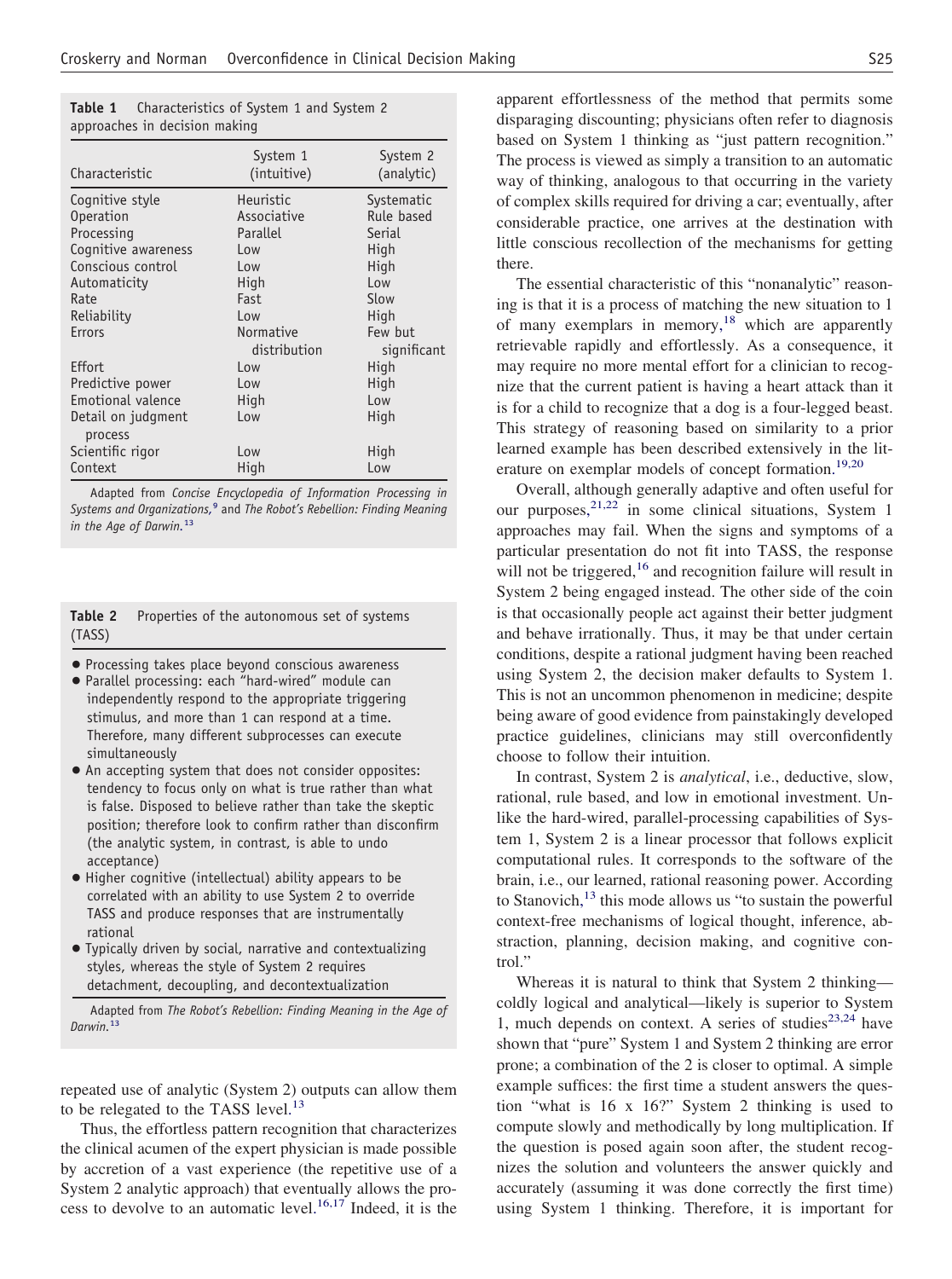decision makers to be aware of which system they are using and its overall appropriateness to the situation.

Certain contexts do not allow System 1. We could not use this mode, for example, to put a man on the moon; only System 2 would have worked. In contrast, adopting an analytical System 2 approach in an emergent situation, where rapid decision making is called for, may be paradoxically irrational.<sup>16</sup> In this situation, the rapid cognitive style known popularly as "thin-slicing"<sup>25</sup> that characterizes System 1 might be more expedient and appropriate. Recent studies suggest that making unconscious snap decisions (*deliberation-without-attention effect*) can outperform more deliberate "rational" thinking in certain situations.<sup>[26,27](#page-5-0)</sup>

Perhaps the mark of good decision makers is their ability to match Systems 1 and 2 to their respective optimal contexts and to consciously blend them into their overall decision making. Although TASS operates at an unconscious level, their output, once seen, can be consciously modulated by adding a System 2 approach. Engagement of System 2 may occur when it "catches" an error in System 1.<sup>[28](#page-5-0)</sup>

#### **OVERCONFIDENCE**

Overconfident judgment by clinicians is 1 example of many cognitive biases that may influence reasoning and medical decision making. This bias has been well demonstrated in the psychology literature, where it appears as a common, but not universal, finding.<sup>[29,30](#page-5-0)</sup> Ethnic cross-cultural variations in overconfidence have been described. [31](#page-5-0) Further, we appear to be consistently overconfident when we express extreme confidence. [29](#page-5-0) Overconfidence also plays a role in self-assessment, where it is axiomatic that relatively incompetent individuals consistently overestimate their abili-ties.<sup>[32,33](#page-5-0)</sup> In some circumstances, overconfidence would qualify as irrational behavior.

Why should overconfidence be a general feature of human behavior? First, this trait usually leads to definitive action, and cognitive evolutionists would argue that in our distant pasts definitive action, under certain conditions, would confer a selective advantage. For example, to have been certain of the threat of danger in a particular situation and to have acted accordingly increased the chances of that decision maker's genes surviving into the next generation. Equivocation might have spelled extinction. The "false alarm" cost (taking evasive action) was presumably minimal although some degree of signal-detection trade-off was necessary so that the false-positive rate was not too high and wasteful. Indeed, error management theory suggests that some cognitive biases have been selected due to such cost/ benefit asymmetries for false-negative and false-positive errors. [34](#page-5-0) Second, as has been noted, System 1 intuitive thinking may be associated with strong emotions such as excitement and enthusiasm. Such positive feelings, in turn, have been linked with an enhanced level of confidence in the decision maker's own judgment.<sup>[35](#page-5-0)</sup> Third, from TASS perspective, it is easy to see how some individuals would be more accepting of, and overly confident in, apparent solutions and conclusions they have reached, rather than take a more skeptical stance and look for disconfirming evidence to challenge their assumptions. This is referred to as *confirmation bias*, [36](#page-5-0) which is one of the most powerful of the cognitive biases. Not surprisingly, it takes far more mental effort to contemplate disconfirmation (the clinician can only be confident that something *isn't* disease A by considering all the other things it might be) than confirmation. Harkening back to the self-assessment literature, one can only assess how much one knows by accurately assessing how much one doesn't know, and as Frank Keil<sup>[37](#page-5-0)</sup> says, "How can I know what I don't know when I don't know what I don't know?"

Importantly, overconfidence appears to be related to the amount and strength of supporting evidence people can find to support their viewpoints.<sup>[38](#page-5-0)</sup> Thus, overconfidence itself may depend upon confirmation bias. People's judgments were better calibrated (there was less overconfidence) when they were obliged to take account of disconfirming evidence.<sup>38</sup> Hindsight bias appears to be another example of overconfidence; it could similarly be debiased by forcing a consideration of alternative diagnoses.[39](#page-5-0) This *consider-theopposite* strategy appears to be one of the more effective debiasing strategies. Overall, it appears to be the biased fashion in which evidence is generated during the development of a particular belief or hypothesis that leads to overconfidence.

Other issues regarding overconfidence may have their origins within the culture of medicine. Generally, it is considered a weakness and a sign of vulnerability for clinicians to appear unsure. Confidence is valued over uncertainty, and there is a prevailing censure against disclosing uncertainty to patients. [40](#page-5-0) There are good reasons for this. Shamans, the progenitors of modern clinicians, would have suffered short careers had they equivocated about their cures.<sup>[41](#page-5-0)</sup> In the present day, the charisma of physicians and the confidence they have in their diagnosis and management of illness probably go some way toward effecting a cure. The same would hold for CAM therapists, perhaps more so. The memeplex<sup>[42](#page-5-0)</sup> of certainty, overconfidence, autonomy, and an all-knowing paternalism have propagated extensively within the medical culture even though, as is sometimes the case with memes, it may not benefit clinician or patients over the long term.

Many variables are known to influence overconfidence behaviors, including ego bias,  $43$  gender,  $44$  self-serving attri-bution bias,<sup>[45](#page-5-0)</sup> personality,<sup>[46](#page-5-0)</sup> level of task difficulty,<sup>[47](#page-5-0)</sup> feedback efficacy,  $48,49$  base rate,  $30$  predictability of outcome,  $30$ ambiguity of evidence, $30$  and presumably others. A further complication is that some of these variables are known to interact with each other. It would be expected, too, that the level of critical thinking<sup>[1,50](#page-4-0)</sup> would have an influence on overconfidence behavior. To date, the literature regarding medical decision making has paid relatively scant regard to the impact of these variables. Because scientific rigor ap-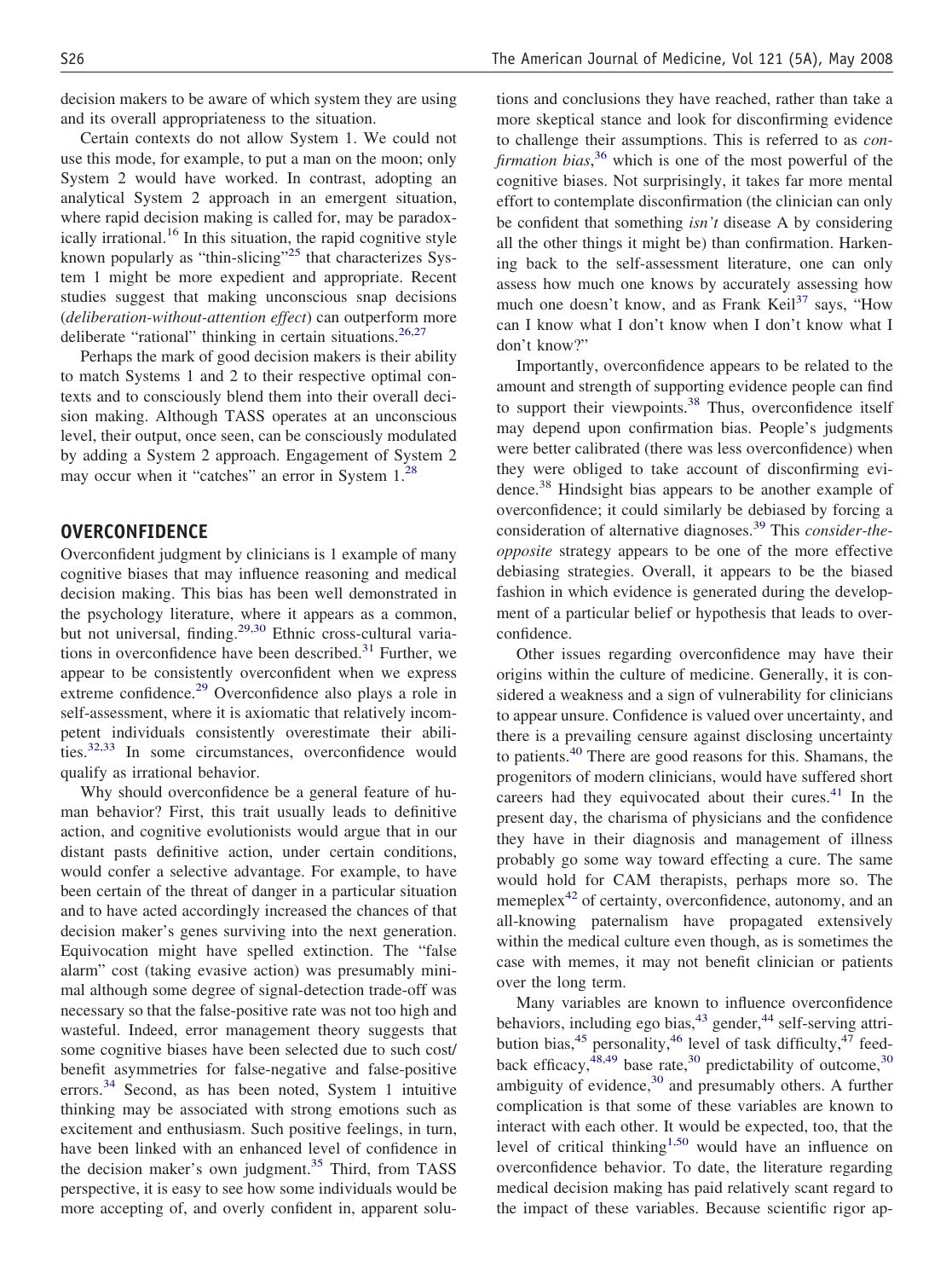| Table 3 | Sources of overconfidence and strategies for correction |  |
|---------|---------------------------------------------------------|--|
|         |                                                         |  |

| Source                         | Correcting strategy                                                                                                                                                                                                                                                              |
|--------------------------------|----------------------------------------------------------------------------------------------------------------------------------------------------------------------------------------------------------------------------------------------------------------------------------|
| Lack of awareness and insight  | Introduce specific training in current decision theory approaches at the                                                                                                                                                                                                         |
| into decision theory           | undergraduate level, emphasizing context dependency as well as                                                                                                                                                                                                                   |
| Cognitive and affective bias   | particular vulnerabilities of different decision-making modes<br>Specific training at the undergraduate level in the wide variety of<br>known cognitive and affective biases. Create files of clinical<br>examples illustrating each bias with appropriate correcting strategies |
| Limitations in feedback        | Identify speed and reliability of feedback as a major requirement in all<br>clinical domains, both locally and systemically                                                                                                                                                      |
| Biased evidence gathering      | Promote adoption of cognitive forcing strategies to take account of<br>disconfirming evidence, competing hypotheses, and consider-the-<br>opposite strategy                                                                                                                      |
| Denial of uncertainty          | Specific training to overcome personal and cultural barriers against<br>admission of uncertainty, and acknowledgement that certainty is not<br>always possible. Encourage use of "not yet diagnosed"                                                                             |
| Base rate neglect              | Make readily available current incidence and prevalence data for<br>common diseases for particular clinical groups in specific<br>geographical area                                                                                                                              |
| Context binding                | Promote awareness of the impact of context on the decision-making<br>process; advance metacognitive training to detach from the<br>immediate pull of the situation and decontextualize the clinical<br>problem                                                                   |
| Limitations on transferability | Illustrate how biases work in a variety of clinical contexts. Adopt<br>universal debiasing approaches with applicability across multiple<br>clinical domains                                                                                                                     |
| Lack of critical thinking      | Introduce courses early in the undergraduate curriculum that cover the<br>basic principles of critical thinking, with iteration at higher levels of<br>training                                                                                                                  |

pears lacking for System 1, the prevailing research emphasis in both medical<sup>[51](#page-5-0)</sup> and other domains<sup>[52](#page-5-0)</sup> has been on System 2.

#### **SOLUTIONS AND CONCLUSIONS**

Overconfidence often occurs when determining a course of action and, accordingly, should be examined in the context of judgment and decision making. It appears to be influenced by a number of factors related to the individual as well as the task, some of which interact with one another. Overconfidence is associated in particular with confirmation bias and may underlie hindsight bias. It seems to be especially dependent on the manner in which the individual gathers evidence to support a belief. In medical decision making, overconfidence frequently is manifest in the context of delayed and missed diagnoses,<sup>6</sup> where it may exert its most harmful effects.

There are a variety of explanations why individual physicians exhibit overconfidence in their judgment. It is recognized as a common cognitive bias; additionally, it may be propagated as a component of a prevailing memeplex within the culture of medicine.

Numerous approaches may be taken to correct failures in reasoning and decision making.<sup>[2](#page-4-0)</sup> Berner and Graber<sup>[6](#page-4-0)</sup> outline the major strategies; **Table 3** expands on some of these and suggests specific corrective actions. Presently, no 1 strategy has demonstrated superiority over another, although, as

noted earlier, several studies<sup>[38,39](#page-5-0)</sup> suggest that when the generation of evidence is unbiased by giving competing hypotheses as much attention as the preferred hypothesis, overconfidence is reduced. Inevitably, the solution probably will require multiple paths.<sup>[16](#page-5-0)</sup>

Prompt and reliable feedback about decision outcomes appears to be a prerequisite for calibrating clinician perfor-mance, yet it rarely exists in clinical practice.<sup>[41](#page-5-0)</sup> From the standpoint of clinical reasoning, it is disconcerting that clinicians often are unaware of, or have little insight into, their thinking processes. As Epstein<sup>53</sup> observed of experienced clinicians, they are "less able to articulate what they do than others who observe them," or, if articulation were possible, it may amount to no more than a credible story about what they believe they might have been thinking, and no one (including the clinician) can ever be sure that the account was accurate. [16](#page-5-0) But this is hardly surprising as it is a natural consequence of the dominance of System 1 thinking that emerges as one becomes an expert. As noted earlier, conscious practice of System 2 strategies can get compiled in TASS and eventually shape TASS responses. A problem once solved is not a problem; experts are expert in part precisely because they have solved most problems before and need only recognize and recall a previous solution. But this means that much of expert thinking is, and will remain, an invisible process. Often, the best we can do is make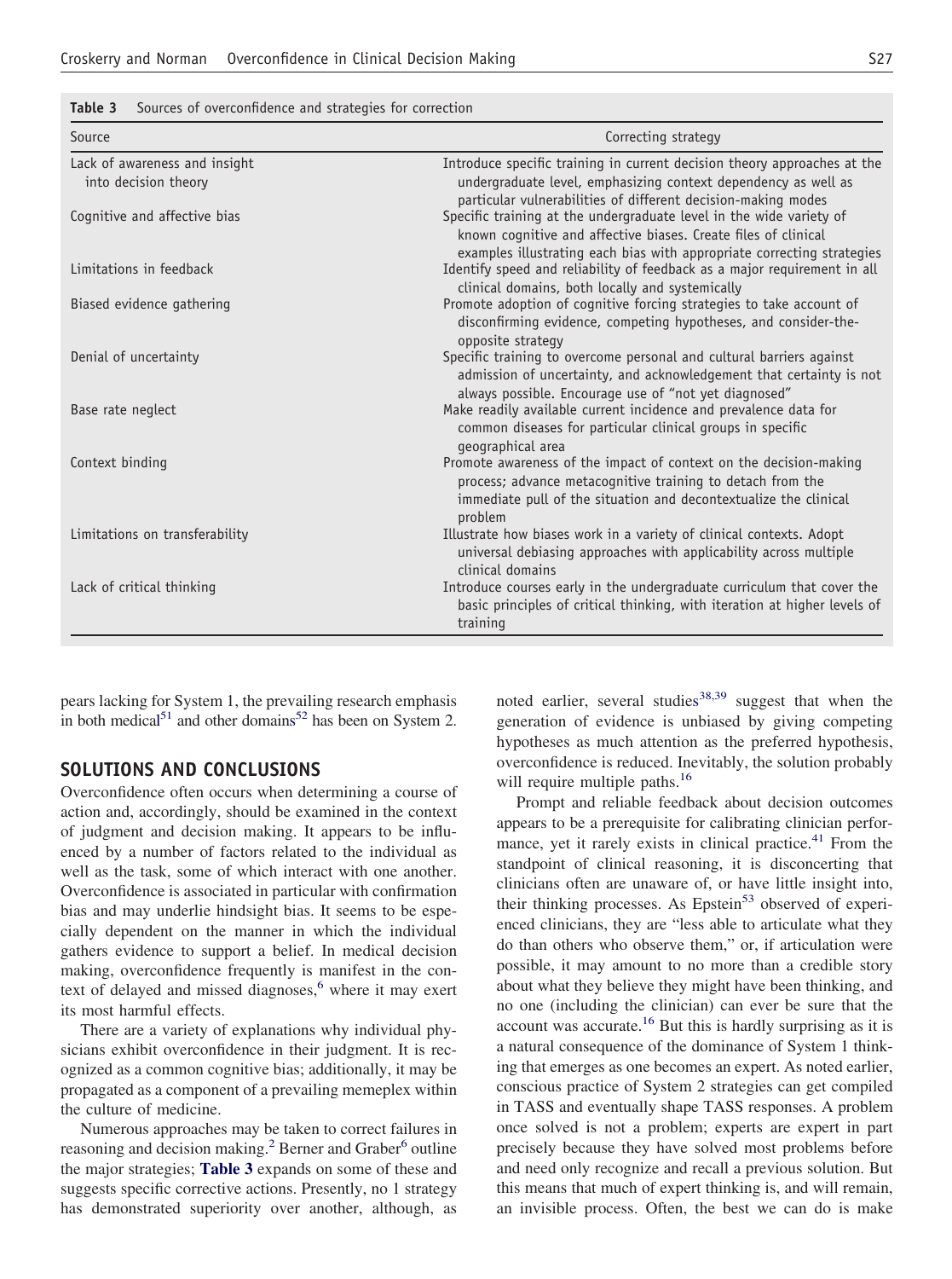<span id="page-4-0"></span>inferences about what thinking might have occurred in the light of events that subsequently transpired. It would be reassuring to think that with the development of expertise comes a reduction in overconfidence, but this is not always the case. [54](#page-5-0)

Seemingly, clinicians would benefit from an understanding of the 2 types of reasoning, providing a greater awareness of the overall process and perhaps allowing them to explicate their decision making. Whereas System 1 thinking is unavailable to introspection, it is available to observation and metacognition. Such reflection might facilitate greater insight into the overall blend of decision-making modes typically used in the clinical setting.

Educational theorists in the critical thinking literature have expressed long-standing concerns about the need for introducing critical thinking skills into education. As van Gelder and colleagues<sup>[50](#page-5-0)</sup> note, a certain level of competence in informal reasoning normally occurs through the processes of maturation, socialization, and education but few people actually progress beyond an everyday working level of performance to genuine proficiency.

This issue is especially relevant for medical training. The implicit assumption is made that by the time students have arrived at this tertiary level of education, they will have achieved appropriate levels of competence in critical thinking skills, but this is not necessarily so. <sup>1</sup> Though some will become highly proficient thinkers, the majority will probably not, and there is a need for the general level of reasoning expertise to be raised. In particular, we require education about detachment, overcoming belief bias effects, perspective switching, decontextualizing, <sup>13</sup> and a variety of other cognitive debiasing strategies.<sup>[55](#page-5-0)</sup> It would be important, for example, to raise awareness of the many shortcomings and pitfalls of uncritical thinking at the medical undergraduate level and provide clinical cases to illustrate them. At a more general level, consideration should be given to introducing critical thinking training in the undergraduate curriculum so that many of the  $\sim$  50 cognitive and affective biases in thinking<sup>[28](#page-5-0)</sup> could be known and better understood.

Theoretically, it should be possible to improve clinical reasoning through specific training and thus reduce the prevalence of biases such as overconfidence; however, we should harbor no delusions about the complexity of the task. To reduce cognitive bias in clinical diagnosis requires far more than a brief session on cognitive debiasing. Instead, it is likely that successful educational strategies will require repeated practice and failure with feedback, so that limitations of transfer can be overcome. While some people have enjoyed success at demonstrating improved reasoning expertise with training,<sup>30,56–59</sup> to date there is little evidence that these skills can be applied to a clinical setting.<sup>[60](#page-5-0)</sup> Nevertheless, it is a reasonable expectation that training in critical thinking,  $1,61$  and an understanding of the nature of cognitive<sup>[55](#page-5-0)</sup> and affective bias,<sup>[62](#page-5-0)</sup> as well as the informal logical fallacies that underlie poor reasoning,<sup>[28](#page-5-0)</sup> would collectively lead to an overall improvement in decision making and a reduction in diagnostic failure.

> Pat Croskerry, MD, PhD, *Department of Emergency Medicine Dalhousie University Halifax, Nova Scotia, Canada*

Geoff Norman, PhD *Department of Clinical Epidemiology and Biostatistics McMaster University Hamilton, Ontario, Canada*

#### **AUTHOR DISCLOSURES**

The authors report the following conflicts of interest with the sponsor of this supplement article or products discussed in this article:

Pat Croskerry, MD, PhD, has no financial arrangement or affiliation with a corporate organization or a manufacturer of a product discussed in this article.

**Geoff Norman, PhD,** has no financial arrangement or affiliation with a corporate organization or a manufacturer of a product discussed in this article.

### **References**

- 1. Jenicek M, Hitchcock DL. *Evidence-based practice: logic and critical thinking in medicine*. US: American Medical Association Press, 2005: 118 –137.
- 2. Croskerry P. Timely recognition and diagnosis of illness. In: Mac-Kinnon N, Nguyen T, eds. *Safe and Effective: the Eight Essential Elements of an Optimal Medication-use System.* Ottawa, Ontario: Canadian Pharmacists Association, 2007.
- 3. Brennan TA, Leape LL, Laird NM, et al. Incidence of adverse events and negligence in hospitalized patients: results of the Harvard Medical Practice Study 1. *N Eng J Med.* 1991;324:370 –376.
- 4. Wilson RM, Runciman WB, Gibberd RW, Harrison BT, Newby L, Hamilton JD. The Quality in Australian Health Care Study. *Med J Aust.* 1995;163:458 – 471.
- 5. Thomas EJ, Studdert DM, Burstin HR, et al. Incidence and types of adverse events and negligent care in Utah and Colorado. *Med Care.* 2000;38:261–271.
- 6. Berner E, Graber ML. Overconfidence as a cause of diagnostic error in medicine. *Am J Med.* 2008;121(suppl 5A):S2–S23.
- 7. Norman GR. The epistemology of clinical reasoning: perspectives from philosophy, psychology, and neuroscience. *Acad Med.* 2000; 75(suppl):S127–S133.
- 8. Bruner JS. *Actual Minds, Possible Worlds*. Cambridge, MA: Harvard University Press, 1986.
- 9. Hammond KR. Intuitive and analytic cognition: information models. In: Sage A, ed. *Concise Encyclopedia of Information Processing in Systems and Organizations.* Oxford: Pergamon Press, 1990:306 –312.
- 10. Sloman SA. The empirical case for two systems of reasoning. *Psychol Bull.* 1996;119:3–22.
- 11. Evans J, Over D. *Rationality and Reasoning.* Hove, East Sussex, UK: Psychology Press, 1996.
- 12. Stanovich KE, West RF. Individual differences in reasoning: implications for the rationality debate? *Behav Brain Sci.* 2000;23:645– 665; discussion 665–726.
- 13. Stanovich KE. *The Robot's Rebellion: Finding Meaning in the Age of Darwin.* Chicago: University of Chicago Press, 2005.
- 14. Zajonc RB. Feeling and thinking: preferences need no inferences. *Am Psychol.* 1980;35:151–175.
- 15. Fodor J. *The Modularity of Mind.* Cambridge, MA: MIT Press, 1983.